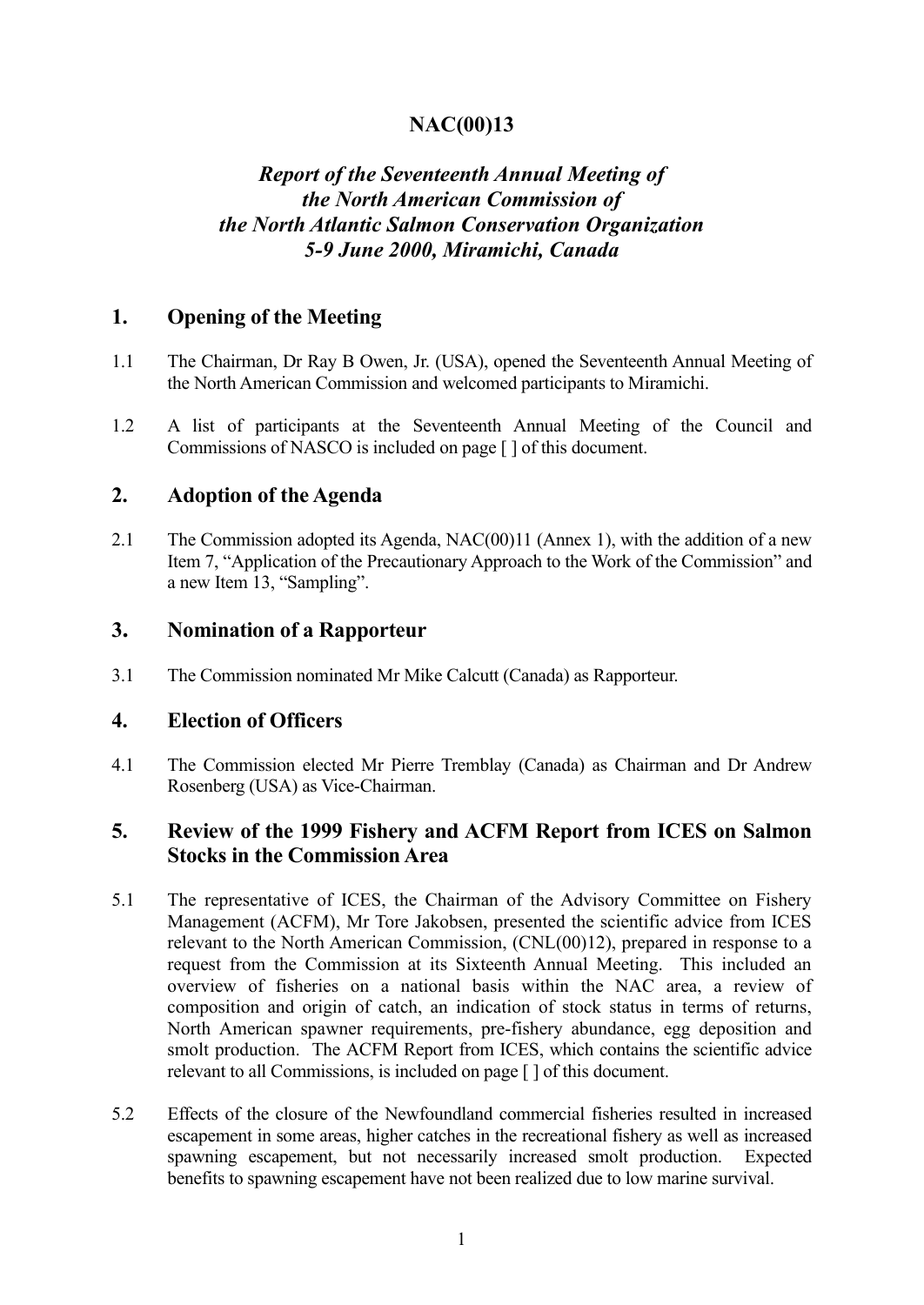- 5.3 A review of catch options for the 2000 fisheries (composite North American fisheries) on 2SW maturing salmon indicated no harvest possibilities at forecasted levels which would be considered risk neutral or risk averse. However, on individual rivers where spawning requirements are being achieved, river catches corresponding to surplus escapement can proceed.
- 5.4 An overview of returns on a regional basis was provided which indicated a range of results from exceeding conservation requirements in SFA18 to insufficient returns to meet conservation requirements in SFA19-23 and in all US rivers.
- 5.5 Data deficiencies, monitoring needs and research requirements were identified and included the need for: increased monitoring in Labrador and remote areas of Quebec; developing habitat-based spawner requirements in Labrador; additional information on smolt-to-adult survival rates; research on spatial and temporal distribution of salmon and their predators at sea.
- 5.6 Noting that no US origin tags were detected in Canada, the representative of the US asked if there were any sources of data available to determine whether there have been changes to migration patterns of US origin salmon. The representative of ICES indicated he would look into this question for next year.

# **6. Review and Discussion of the 2000 Canadian and US Salmon Management Measures as they relate to the Mandate of the Commission and to the Findings of the ACFM Report from ICES**

- 6.1 The representative of Canada tabled a short summary of Canadian management measures for 2000, NAC(00)10 (Annex 2). Highlights included the following: there are no longer any commercial fisheries for salmon on Canada's east coast; the licence retirement program on the Lower North Shore of Quebec was completed at a cost of \$1.4M; an additional \$0.7M was spent to retire the remaining seven licences in Gaspé; all other commercial fisheries moratoria remain in place; in Newfoundland and Labrador the second year of a multi-year plan is being implemented. Conservation measures are in place, including a river classification system, and no retention of MSW salmon in insular Newfoundland; in the Maritimes and Gulf regions there are no MSW salmon fisheries permitted; work is underway for a recovery plan for stocks in the Inner Bay of Fundy; in Quebec, a multi-year plan has been announced which establishes conservation limits and management targets for each river.
- 6.2 The representative of Canada acknowledged concern with respect to unreported catch levels in Canada and indicated that fishery managers are addressing this important issue in order to decrease unreported catches. One example of this is in relation to a local directed fishery for char and sea trout which occurs in specific areas of Labrador. To minimize by-catch of Atlantic salmon, managers have curtailed the length of the fishing season. To ensure appropriate control of the level of Atlantic salmon by-catch, a minimum number of tags will be issued which will allow improved monitoring. Every effort will be taken to minimize the mixed stock fishery focusing on in-river fisheries. Additionally, resources for enforcement for fisheries in general have been augmented by approximately 25%. It is expected that some of this increase will be directed at monitoring the Atlantic salmon resource.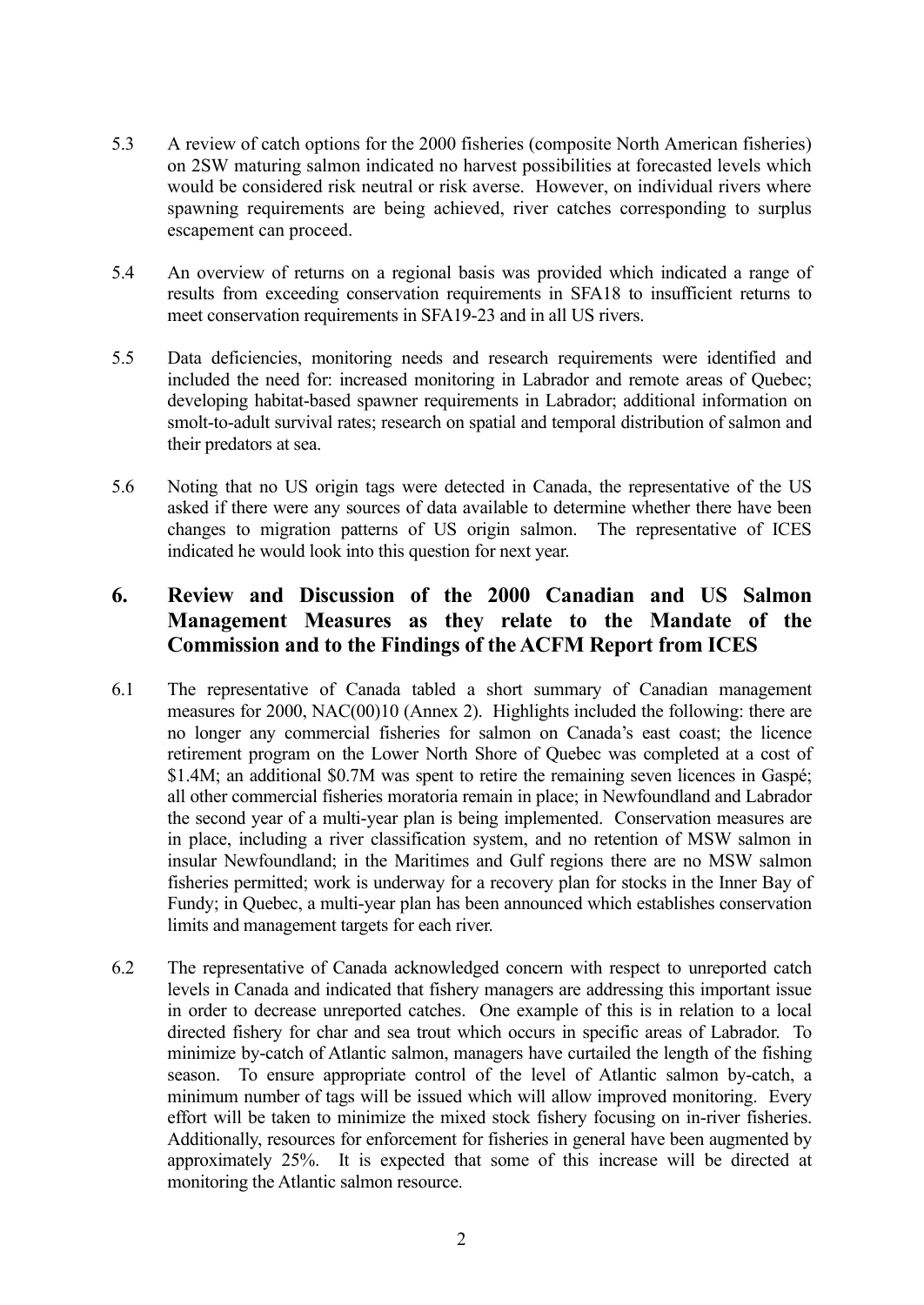- 6.3 The representative of the US acknowledged Canada's openness on the subject of unreported catches and asked if there was any prospect of improved scientific monitoring in Labrador. The representative of Canada acknowledged that the closure of the commercial fishery in 1998 had eliminated a primary source of data in Labrador. However, there were three rivers monitored in 1999 and Canada is currently reviewing plans for 2000. The representative of the US indicated interest in further discussions with Canada on sampling both in Greenland and in Labrador.
- 6.4 The representative of the US asked for clarification of Canadian tag returns from the Faroe Islands and was advised that there were no recent returns of Canadian tags. It was explained that in the past, fish caught at the Faroe Islands were tagged, and based on recapture of the tags in Canadian waters, it had been previously estimated that 7% of the fish in the Faroe Islands fishery were of Canadian origin.
- 6.5 The representative of the US presented a review of catches and conservation measures for Atlantic salmon in the US in 1999, NAC(00)12 (Annex 3). In summary, highlights include: documented total adult salmon returns to US rivers in 1999 amounted to 1452 salmon, 18% fewer than in 1998; in excess of 13 million juvenile salmon were stocked in US rivers in 1999; four obstructions to fish passage were removed in Maine allowing for a significant increase in access to all anadromous fish. As well, the U.S. Fish and Wildlife Service and the National Marine Fishery Service conducted an updated review of the status of the Gulf of Maine Distinct Population Segment of Atlantic salmon, including a review of the first year of implementation of the Maine Conservation Plan. Based on this review, it was concluded that the Gulf of Maine distinct population segment of Atlantic salmon is in danger of extinction and on November 17, 1999, it was proposed to be listed as endangered under the U.S. Endangered Species Act. The comment period on this proposal has now closed and a decision as to whether or not to finalize the listing action is expected on or before November 17, 2000.
- 6.6 The representative of Canada commended the US for its focus on habitat restoration and other work in progress.

## **7. Application of the Precautionary Approach to the Work of the Commission**

- 7.1 The representative of the US indicated that he believed the decision structure provisionally adopted by the Council has application in the North American Commission area. The decision structure should, therefore, be worked through for a number of rivers with stocks in different conditions. While the decision structure is designed principally for use in management of salmon fisheries, he indicated that there are no salmon fisheries in the US. The US delegation would, however, undertake to see how the recent decision to close the catch and release fishery in Maine conformed to the decision structure. There would be a need to gain experience in working with the decision structure and to review this experience within the Commission. He indicated that a similar decision structure might be developed in relation to the protection and restoration of habitat.
- 7.2 The representative of Canada referenced activities underway in Canada to develop a risk management approach in Canadian fisheries generally, in relation to the Precautionary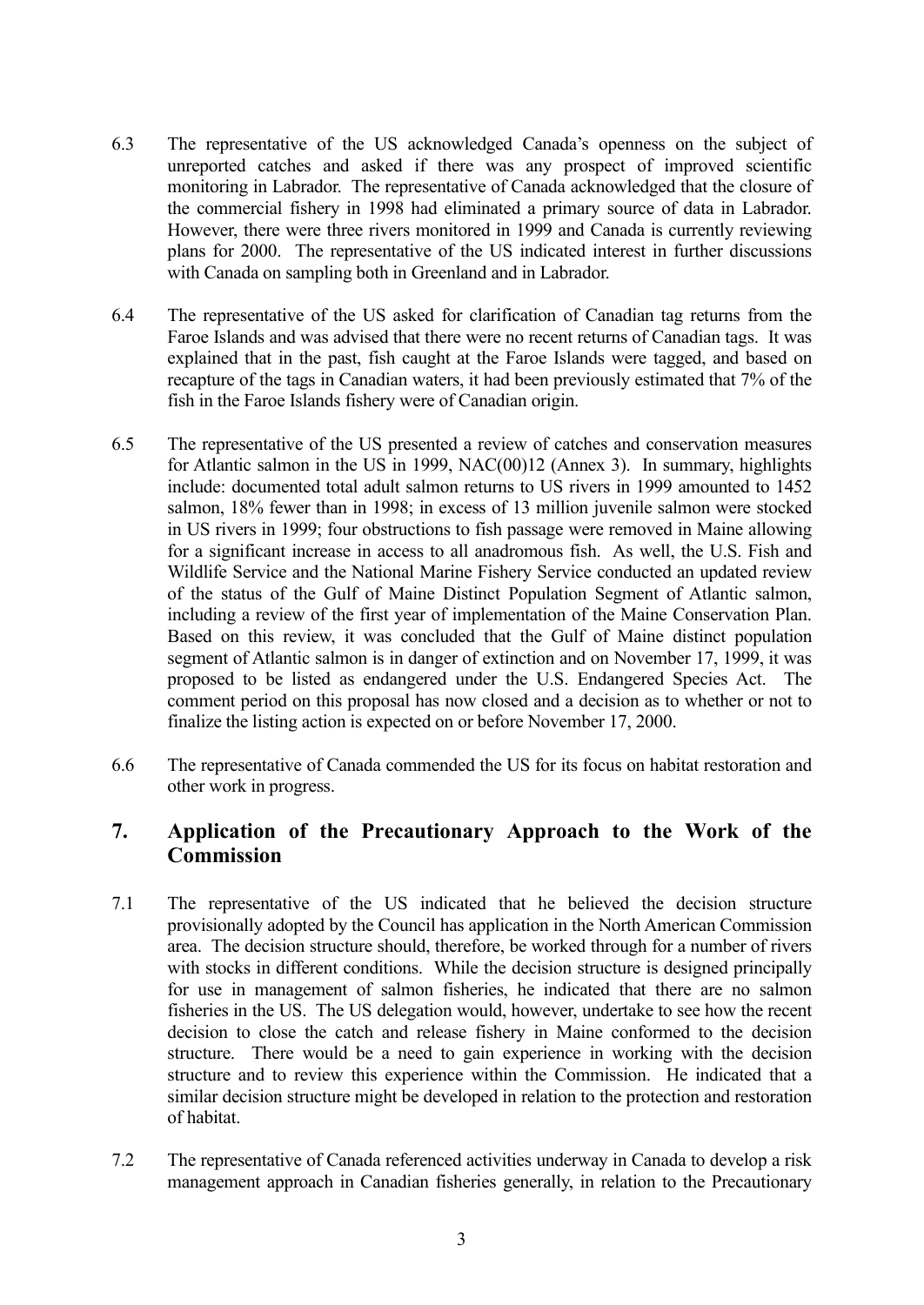Approach. Canada will be working with the provisional decision structure adopted by NASCO, on a pilot basis using a limited number of rivers of different status.

- 7.3 The Canadian representative agreed with the representative of the US that it would be useful if the Margaree River, for which a worked example had already been developed in the report of the SCPA, could be included in the rivers selected, so that updated information was available.
- 7.4 In their reports to the Commission for 2001 it was agreed that each Party would refer to the provisional decision structure adopted by the Council, in order to provide an explicit summary of the steps they have taken to address the Precautionary Approach in respect of domestic salmon management.

### **8. The St Pierre et Miquelon Salmon Fisheries**

- 8.1 The Secretary introduced document NAC(00)4 (Annex 4) providing provisional catch statistics for St Pierre et Miquelon in 1999. The catch of 2.322 tonnes was the highest since 1994 and was above the thirteen-year mean catch of 1.991 tonnes. Last year the Commission had requested that the Council write to the French authorities advising them of the Commission's serious concerns caused by the continuing fishery at St Pierre et Miquelon. The Secretary referred to Council document CNL(00)29 which contained details of the response received from France.
- 8.2 The representative of the US introduced a Draft Resolution concerning harvest levels at St Pierre et Miquelon, NAC(00)9 (Annex 5), urging France (in respect of St Pierre et Miquelon) to cooperate with NASCO to rebuild salmon stocks of North American origin by setting harvest limits for the 2000 salmon fishery to the lowest possible level consistent with the advice provided by ICES and informing NASCO accordingly*.* The representative of the United States also indicated that it would be useful for St Pierre et Miquelon to be made aware of the measures taken at West Greenland in restricting the fishery to the amount used for internal consumption, and suggested that the Resolution also be considered by the West Greenland Commission. The Resolution was adopted by the North American Commission.
- 8.3 The representative of Canada proposed that France (in respect of St Pierre et Miquelon) be invited to become a Contracting Party to NASCO, as is the case in some other international fishery Commissions.
- 8.4 The Commission decided that the Resolution should be made available for consideration by the West Greenland Commission and the Council. The Commission also recommended to the Council that France (in respect of St Pierre et Miquelon) be invited to become a member of NASCO.

### **9. Salmonid Introductions and Transfers**

9.1 Dr Dan Kimball, Co-Chair of the Scientific Working Group on Introductions and Transfers, presented a summary of the Report of Activities of the Group. Details of the Group's activities are contained in NAC(00)8 (Annex 6).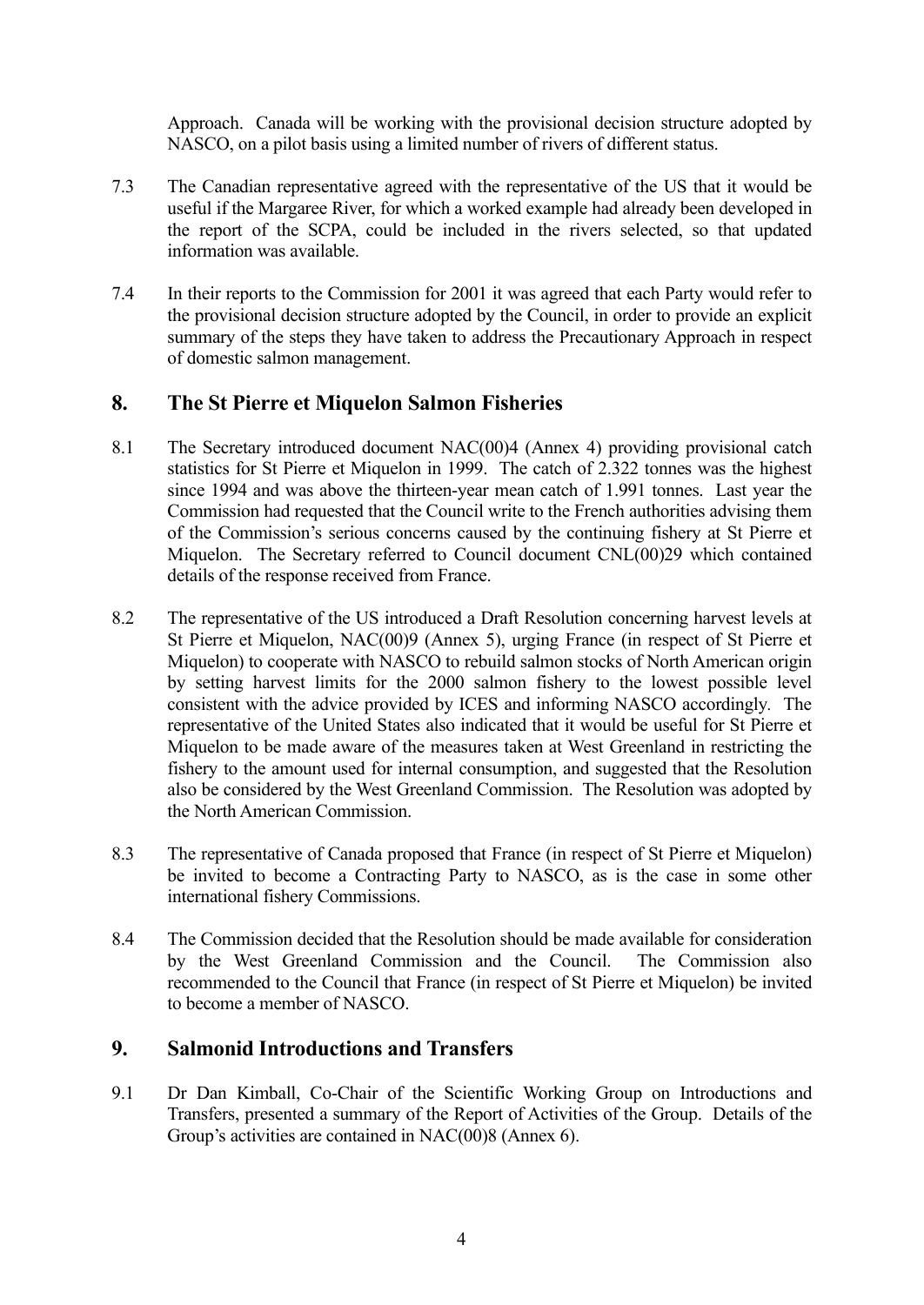- 9.2 The representative of the United States asked Canada to follow up with additional information on the origin of ISA occurrences in New Brunswick. The representative of Canada agreed.
- 9.3 The representative of Canada updated the Commission on the federal-provincial process for addressing the Introductions and Transfers Policy in Canada. As well, the Department conducted an independent review of submissions which commented on the proposed Revisions to the Protocols. Recommendations on revisions to the NAC Protocols will be considered following conclusion of the federal-provincial process mentioned above.
- 9.4 The representative of the US indicated that the Scientific Working Group may wish to consider the work of the Risk Assessment Management Committee of the U.S. Aquatic Nuisance Species Task Force.

### **10. Acid Rain**

- 10.1 The representative of Canada introduced document NAC(00)6 (Annex 7) on the Effects of Acid Rain on Atlantic Salmon of the Southern Upland of Nova Scotia.
- 10.2 This report was prepared by DFO following a workshop in March 2000. The report identifies that natural reproducing Atlantic salmon are no longer present in many of the 65 rivers of the Southern Upland due to acid toxicity and low marine survival. Significant reductions in toxicity are not anticipated in the near future and further declines in salmon production and losses of stocks are expected. The report identifies management options as: liming to neutralise river acidity, stocking of hatchery fish, live gene banking and further restrictions on exploitation.
- 10.3 The report recommends support for a further  $75%$  reduction in SO<sub>2</sub> emission limits in eastern Canada and the US.
- 10.4 The representative of the US indicated that some research studies are underway in the US concerning impacts of acid rain on Atlantic salmon.
- 10.5 The US and Canada agreed to investigate the possibility of contacting the Committee on Environmental Cooperation of NAFTA regarding the potential for acid rain to impact salmon.

#### **11. Announcement of the Tag Return Incentive Scheme Prize**

11.1 The Chairman announced that the winner of the Commission's prize of \$1,500 was Mr A Hillier, Glace Bay, Nova Scotia. The Commission offered its congratulations to the winner.

### **12. Recommendations to the Council on the Request to ICES for Scientific Advice**

12.1 The Commission reviewed the relevant sections of document SSC(00)3 and agreed to recommend them to the Council as part of the annual request to ICES for scientific